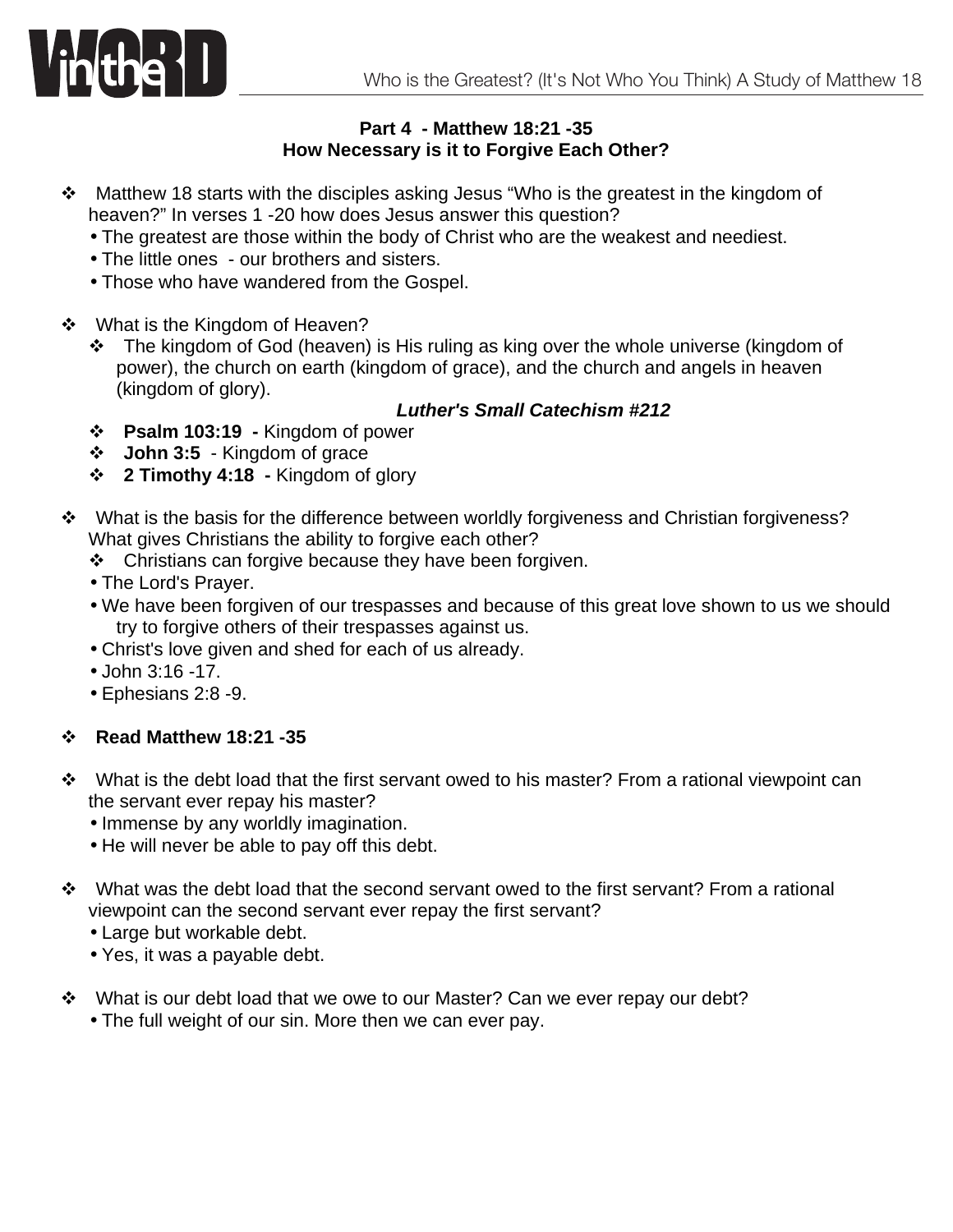## **Follow up questions**

- $\cdot$  Verse 18:23 -25 tell us, "Therefore the kingdom of heaven may be compared to a king who wished to settle accounts with his servants. When he began to settle, one was brought to him who owed him ten thousand talents. And since he could not pay, his master ordered him to be sold, with his wife and children and all that he had, and payment to be made."
	- ❖ Who initiates the action?
		- The king.
	- ❖ Where does the king's action point us to?
		- The law The debt owed by the servant.
- In verse 18:27 we are told, "The servant's master took pity on him, canceled the debt and let him  $\cdot$  $qo."$ 
	- $\cdot$  What are some other words that could be used for the master's actions toward the servant? • Compassion - Kindness - Grace - Merciful - Loving.
	- ❖ How do we see God's loving grace and mercy in our lives through the master's actions? • God, not us, initiates His loving mercy in our lives.
		- Seeing and knowing the Law, the debt we owe because of the weight of our sin we can more fully understand the Gospel, the price paid by our Lord for the forgiveness of our sin.

• Our God is all these things and more. He not only forgave our debt but Christ paid for our debt with His blood.

- ❖ What is mercy as we live our lives within the kingdom of heaven?
	- We live daily in the forgiven glory our Lord won for us.
	- We live in the assurance given to us by our Lord's compassion for us that our sins are forgiven - we are assured of this through the means of grace.
	- Our Master through His love for us made us the greatest.
- \* What does the kingdom of heaven, the reigning of our Lord mean to us, His Church?
	- We do not get what we deserve deserve damnation / receive grace.
	- We should always keep our eyes on the cross and the empty tomb. These truths give us the assurance of the promises to come.
	- Forgiveness and love come from Christ to us to the world around us.
- \* Christ in answering Peter's question states basically that the forgiveness of a brother or sister in Christ should be limitless.

If we feel we are unable to forgive a brother or sister fully (though we want to) where are we to turn?

- $\div$  2 Corinthians 12:9 -10
- . We turn to the Lord knowing we are weak, always striving to do better.
- We rely on the means of grace.